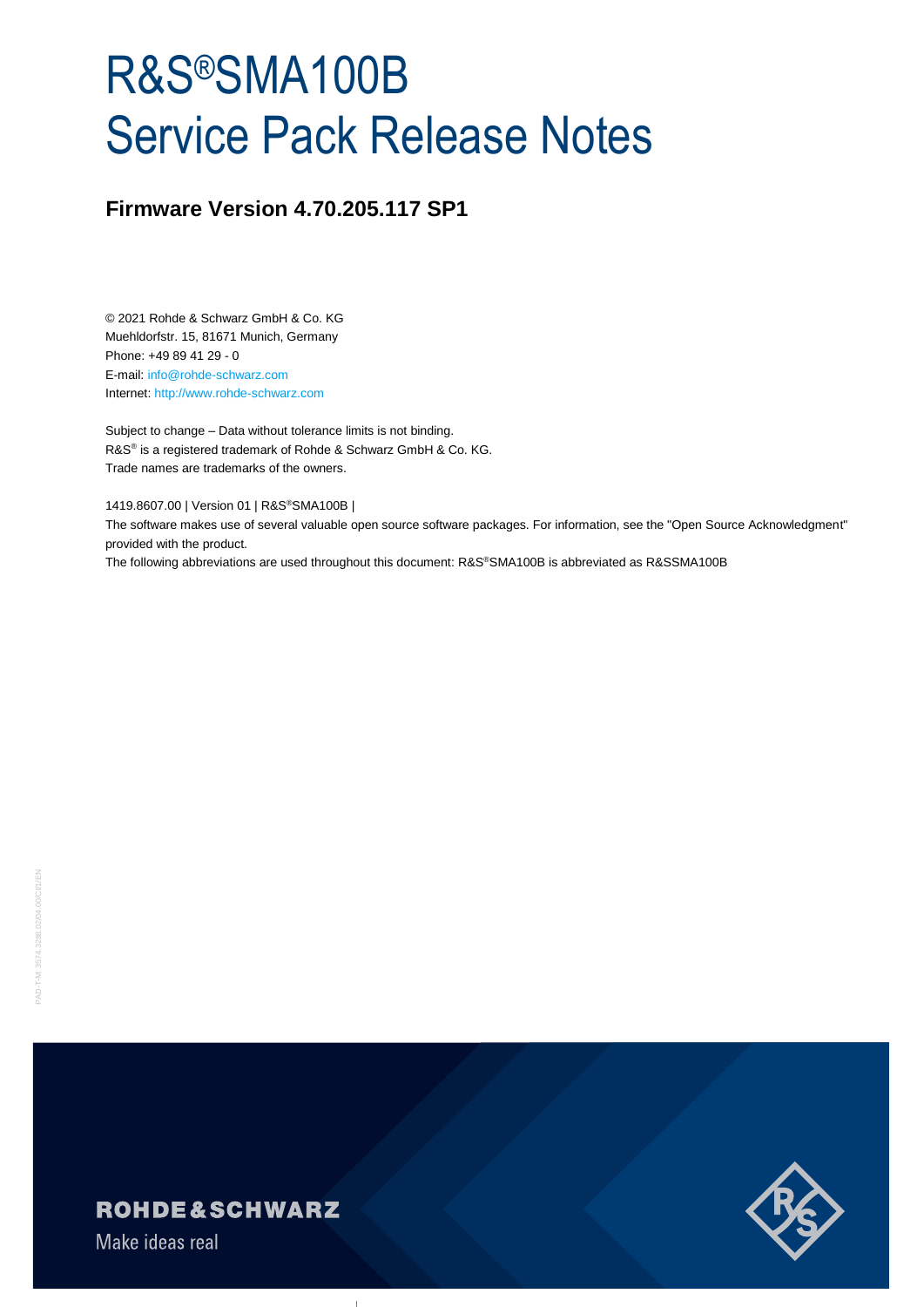# **Contents**

| $\mathbf 1$    | Information on the current version and history  3 |  |
|----------------|---------------------------------------------------|--|
| 1.1            |                                                   |  |
| 1.2            |                                                   |  |
| 1.3            |                                                   |  |
| $\overline{2}$ |                                                   |  |
| $\mathbf{3}$   |                                                   |  |
| 3.1            |                                                   |  |
| 3.2            |                                                   |  |
| 3.3            |                                                   |  |
| 3.4            |                                                   |  |
| 3.5            |                                                   |  |
| 4              |                                                   |  |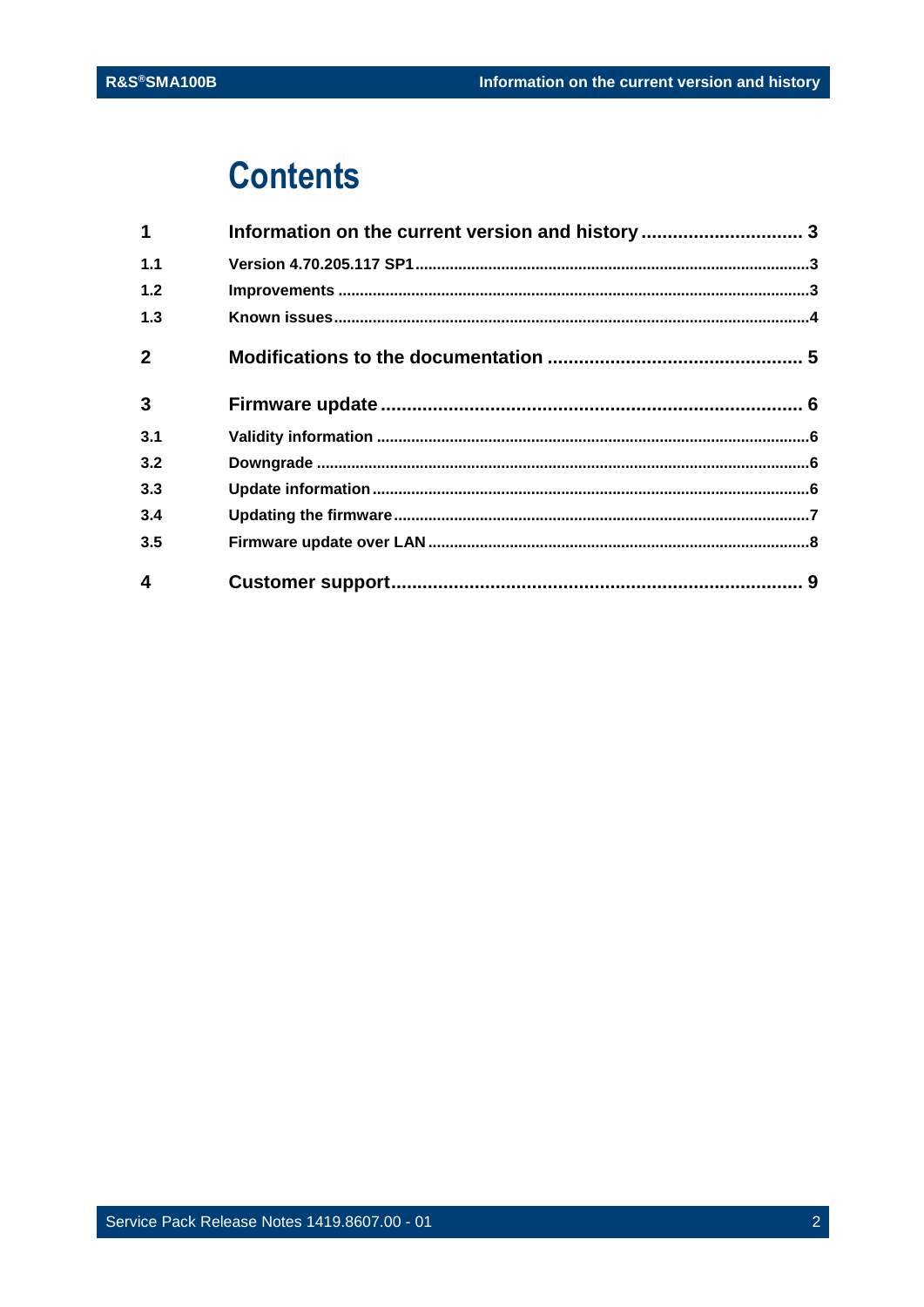# <span id="page-2-0"></span>**1 Information on the current version and history**

### <span id="page-2-1"></span>**1.1 Version 4.70.205.117 SP1**

**Released September 2021** 

#### Firmware package contents

**Contents**

R&S® SMA100B Firmware Service Pack

#### New functionality

**Functions**

<span id="page-2-2"></span>None

## **1.2 Improvements**

The following tables list the improvements and indicate since which version the issue could be observed:

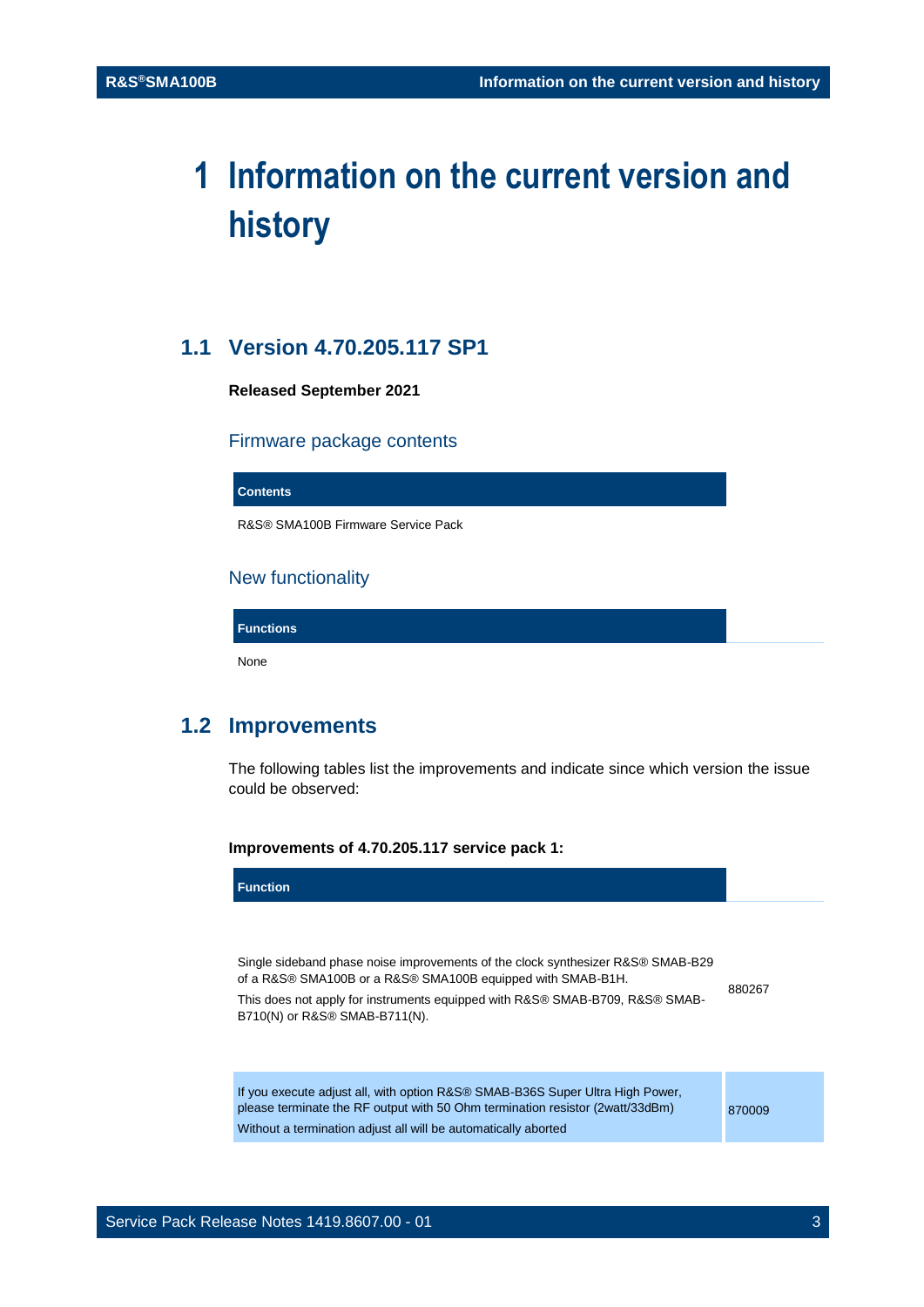# <span id="page-3-0"></span>**1.3 Known issues**

The following tables list the known issues and indicate since which version the issue could be observed:

#### **Known issues of firmware 4.70.205.117 service pack 1:**

**Function**

None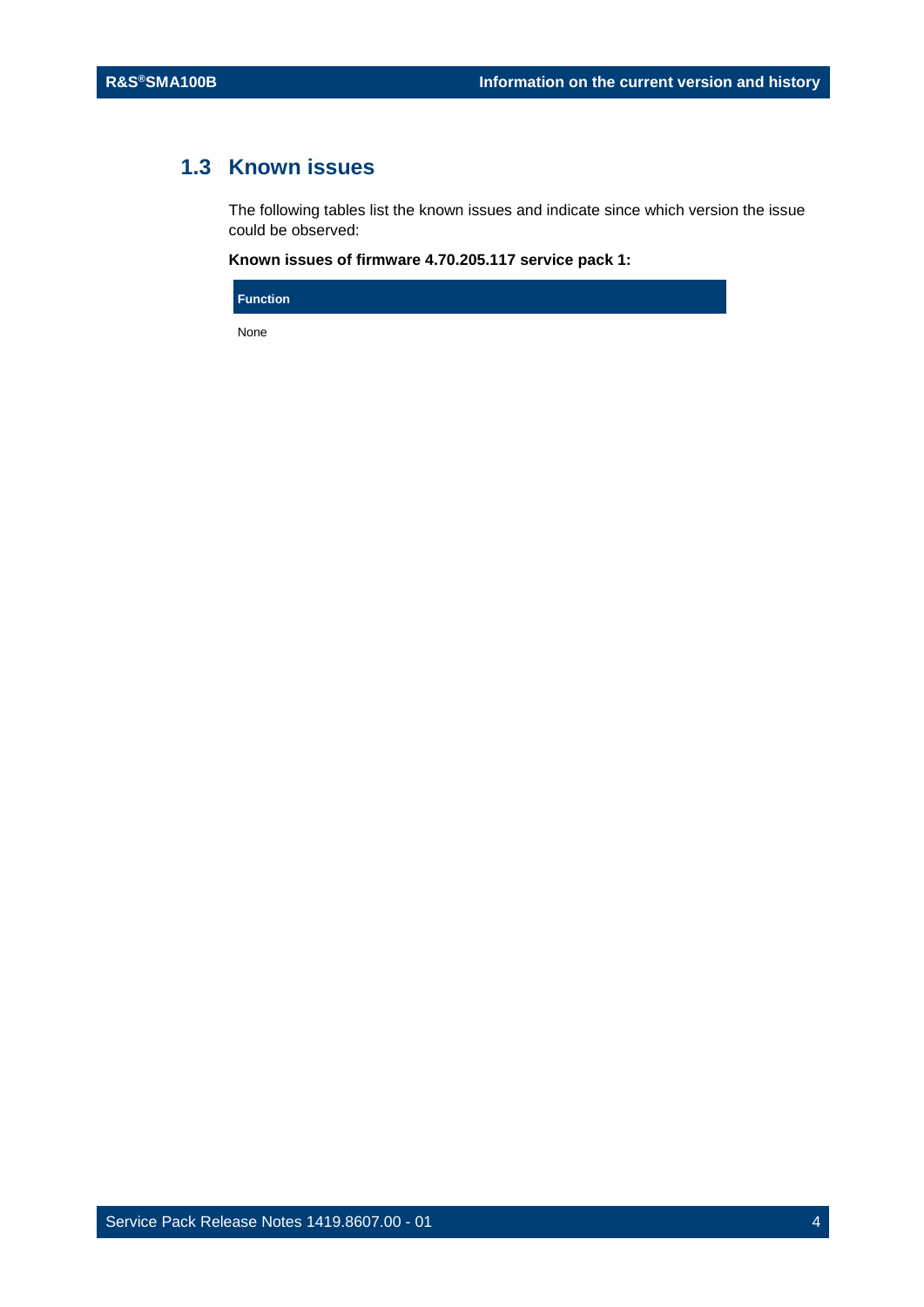# <span id="page-4-0"></span>**2 Modifications to the documentation**

The current documentation is up-to-date.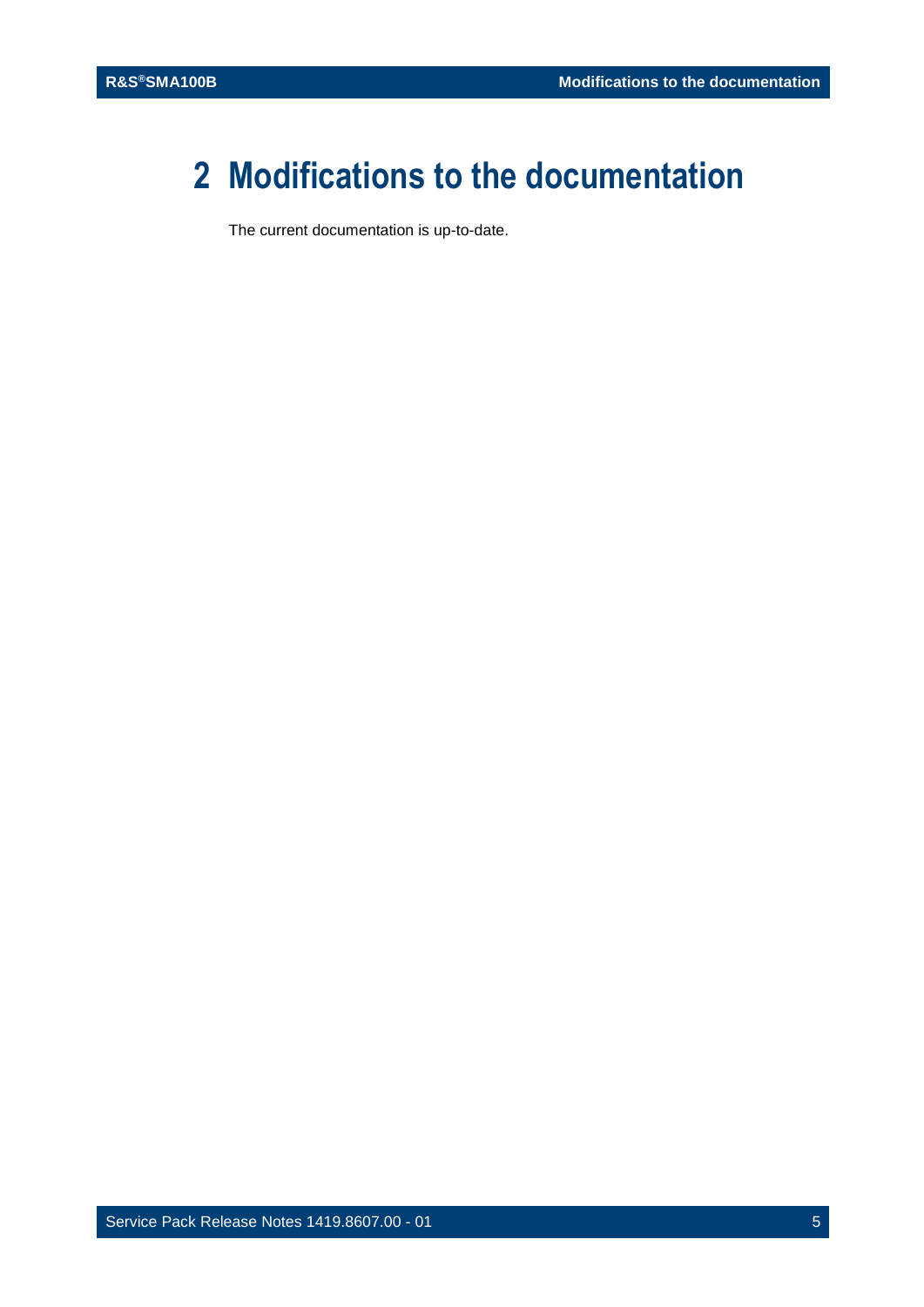# <span id="page-5-0"></span>**3 Firmware update**

### <span id="page-5-1"></span>**3.1 Validity information**

| <b>Device</b>                                     | <b>Order Number</b> |
|---------------------------------------------------|---------------------|
| R&S® SMA100B RF and Microwave Signal<br>Generator | 1419.8888K02        |

#### <span id="page-5-2"></span>**3.2 Downgrade**

Generally it is not recommended to use an earlier version than the latest version available. In some cases the older versions do not support the hardware used in your instrument. Before installing this firmware, check if this could happen:

- ► Start System Config / Setup / Instrument Assembly / Version/Options
- ► In the tab "Firmware", you find the

| Downgrade Info: |                        |                |  |  |
|-----------------|------------------------|----------------|--|--|
|                 | Package                | <b>Version</b> |  |  |
|                 | <b>Factory Version</b> | SMAB_4.15.     |  |  |
|                 | <b>Min. Version</b>    | 4.15.080.54    |  |  |

- ► If the version to be installed is greater or equal than the "Min.Version", the hardware will be supported after downgrading. (However, this cannot be guaranteed for all software options)
- ► If the version to be installed is lesser than the "Min.Version", not all of the modules will be supported. **Your instrument will not work after downgrading!**
- ► Downgrading may fail using standard rsu-Files (eg. due to changes in the instrument configuration file). In this case, press PRESET-Button during power-on or install ISO image available from service department.

### <span id="page-5-3"></span>**3.3 Update information**

The update procedure requires that the instrument is operational. There is no need to uninstall the current firmware. Instrument settings are preserved during the update, including user data and network settings.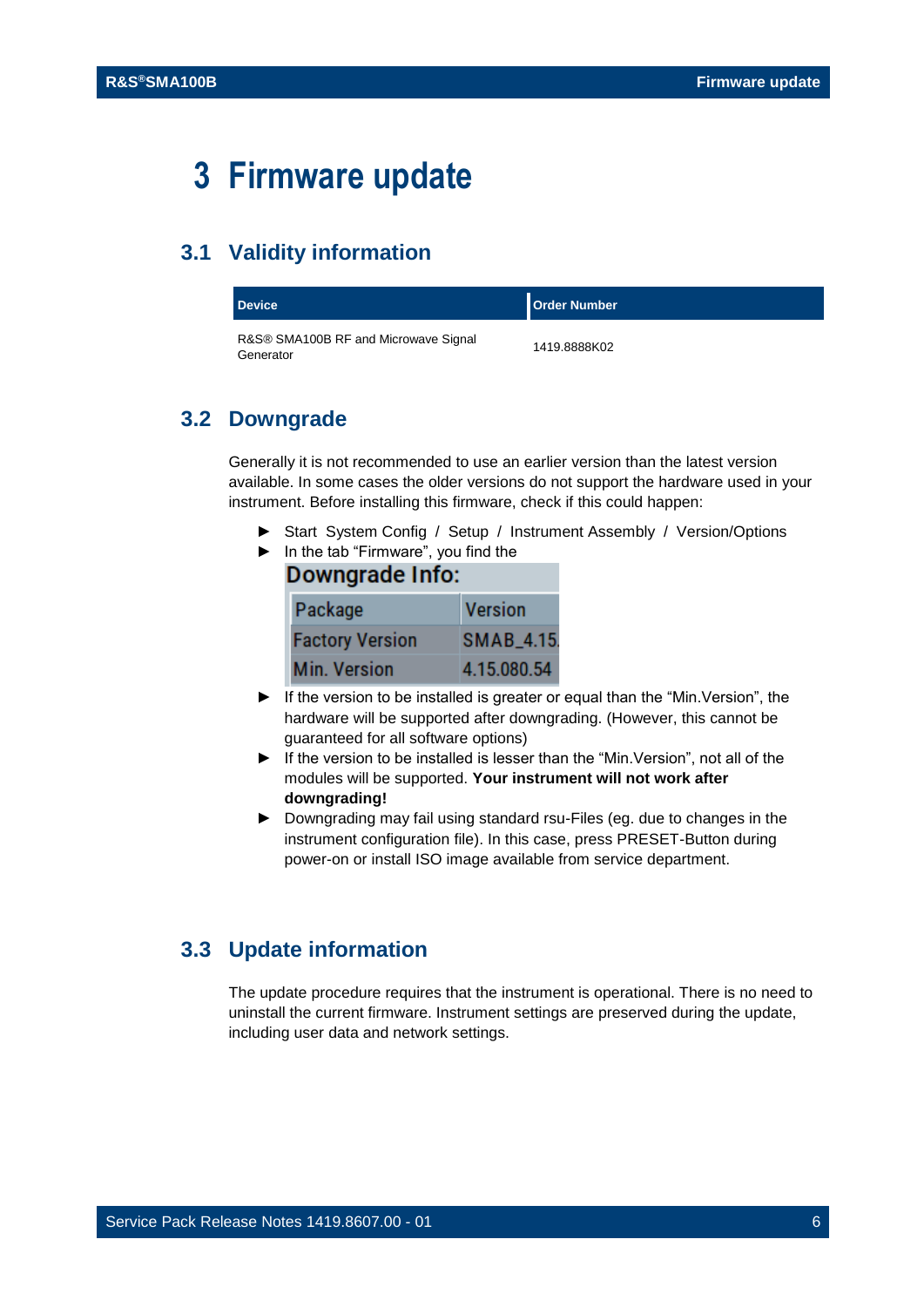### **NOTICE**

To perform this procedure, USB Storage must be enabled in security settings. Press the SETUP key, select Security and check USB Storage setting

#### <span id="page-6-0"></span>**3.4 Updating the firmware**

#### Required equipment

| Software: | Firmware update file SMAB <version-number>.rsu</version-number>                       |
|-----------|---------------------------------------------------------------------------------------|
| Hardware: | USB memory stick with enough free space to save the update file<br>(about 500 MByte). |

The memory stick does not need to be bootable and previous data on the stick is not affected. Several update files may reside on the stick in parallel. During update procedure the stick is not modified by the instrument.

#### Prepare Memory Stick

- Download update file to a PC
- Connect USB stick to PC and copy the update file to the root directory
- Wait until copy procedure has finished and remove USB stick

### **Install new firmware on R&S®SMA100B:**

- Connect USB stick to instrument
- Switch on instrument, if instrument is powered off
- Wait a few seconds until "Process Software Update?" message box appears. Confirm by touching the YES Button or pressing the rotary knob.
- Select firmware version using the arrow keys and press knob to start update
- Wait until "Software update successful" message box appears. This may take several minutes
- Remove USB stick and touch the Reboot button
- The instrument now reboots.

#### **Execute internal adjustments (only if indicated)**

Internal adjustments can be initiated manually (e.g. after warming up) by performing the followings steps:

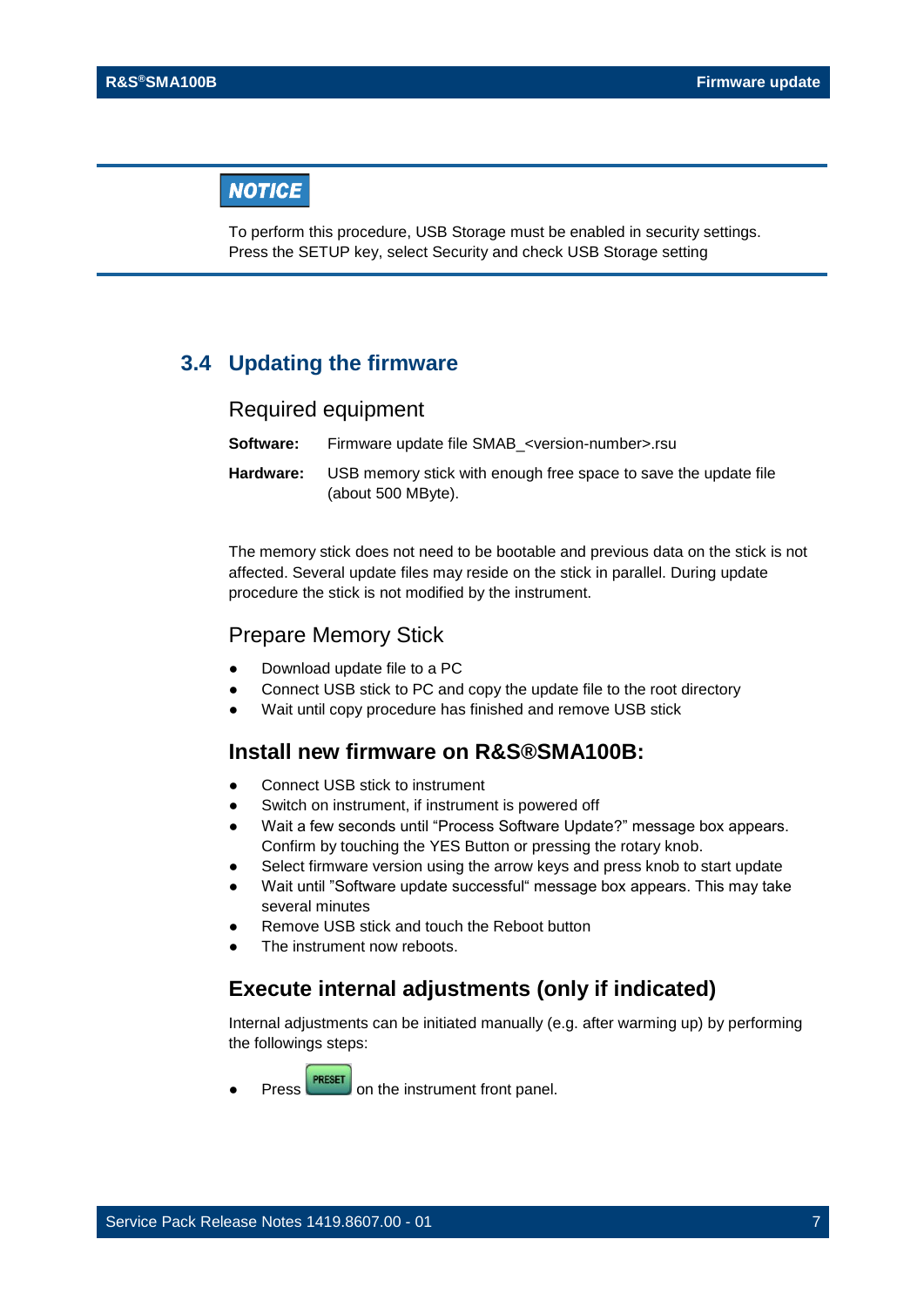**Press**  $\left\lceil \frac{\text{server}}{\text{select}} \right\rceil$  select "Internal Adjustments..." and execute "Adjust All". This procedure updates all internal instrument adjustments and will take several minutes.

## **NOTICE**

#### **Risk of DUT damage**

During internal adjustments, the instrument temporarily applies high power at the RF output, High power at the RF output may destroy a connected DUT (device under test).

Do not start internal adjustments if DUT is connected. Disconnect the DUT and replace it by a terminating resistor with adequate power rating. It is recommended to use a 50 Ω, 2W or larger terminating resistor.

Adjustments requiring external measurement equipment are not affected by the firmware update and need not to be performed

#### <span id="page-7-0"></span>**3.5 Firmware update over LAN**

Instrument settings are preserved during the update, including user data and network settings.

- Get access to the file system of the instrument using ftp (other methods like samba share is also supported, see application note 1GP72 for details). Enter  $\frac{f(p)/|\langle p|}{p}$  address or host name  $\ge$  the file manager
- Copy **SMAB\_<version-number>.rsu** to directory update
- The update procedure starts immediately
- Execute internal adjustments, if indicated